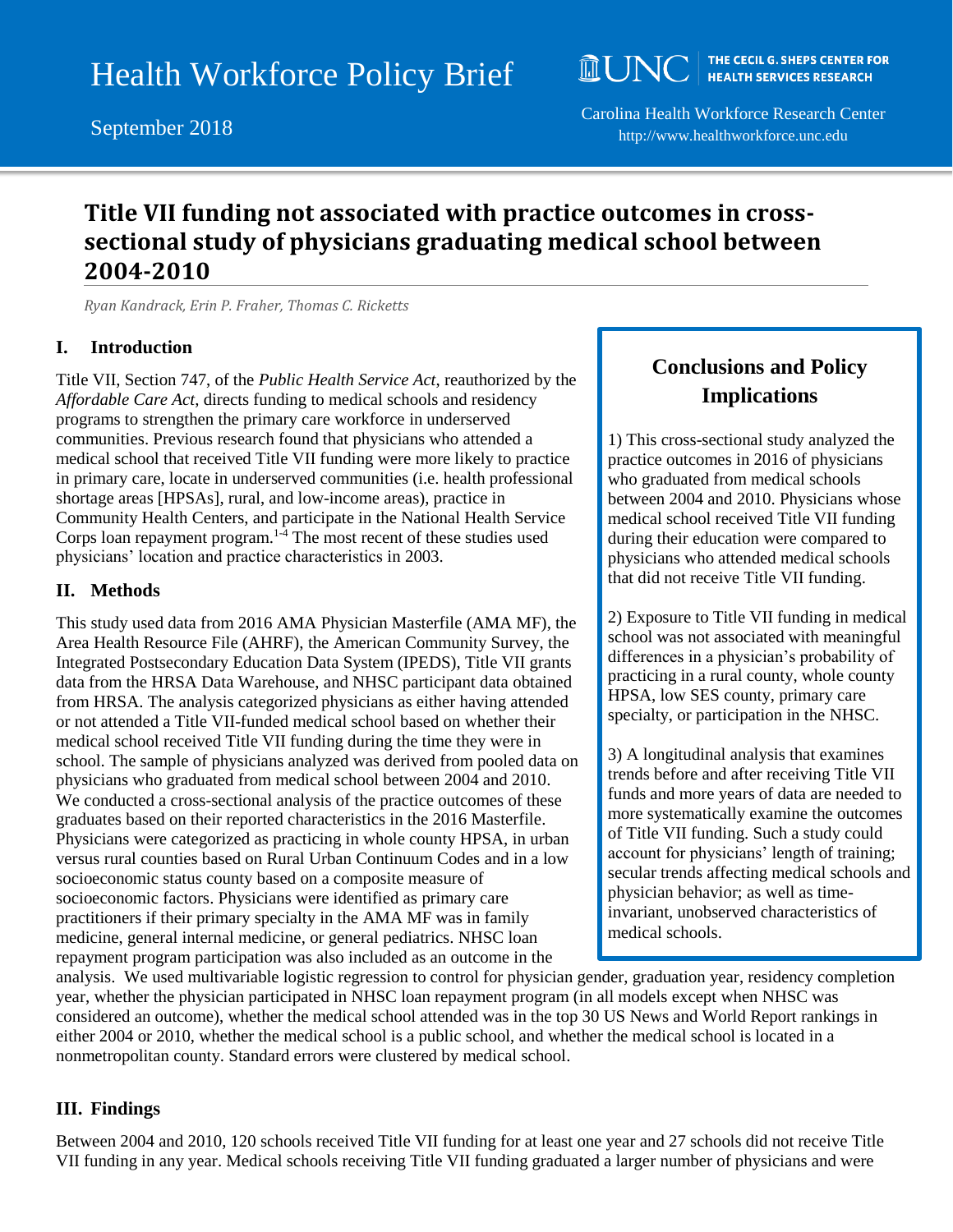more likely to be public schools. No other characteristics were statistically significant (Table 1). In bivariate comparisons, physicians who attended a medical school that received Title VII funding for at least one year during their medical education were significantly less likely to practice as a primary care physician, less likely to practice in a rural county, less likely to practice in a whole county HPSA, but more likely to practice in a low SES county relative to physicians who attended medical schools that did not receive Title VII funding (Table 2). These differences are relatively small in magnitude and are likely statistically different due to the large sample size and lack of controlling for other factors that affect specialty and practice location.

After adjusting for control variables, there were no statistically significant associations between any exposure to Title VII grants while in medical school and practice in a primary care specialty, rural area, low SES county, or participation in the NHSC in either the whole sample or a primary care physician subset (results not shown). The only statistically significant relationships were between type of Title VII grant and practicing in a whole county HPSA, and between level of Title VII funding and practicing in a whole county HPSA. Specifically, among primary care physicians, being exposed to both predoctoral and departmental Title VII grants during medical school was associated with having a 0.64 percentage point lower probability of practicing in a whole HPSA county relative to those who were not exposed to any Title VII funding. While statistically significant, this result is small in magnitude. The amount of funding received by a medical school was statistically significantly and negatively associated with practicing in a whole county HPSA in the full model and for primary care physicians alone. The average marginal effects were -0.01 and -0.04 in the full model (i.e. all physicians) and primary care physicians, respectively, which represents a 0.01 and 0.04 percentage point lower probability of practicing in a whole county HPSA for an additional \$100,000 in Title VII funding. These results, while statistically significant, are extremely small in magnitude.

## **IV. Conclusion**

Title VII funding was not associated with meaningful differences in medical students ultimately practicing in rural counties, whole county HPSAs, low SES counties, primary care, or participating in the NHSC. These findings differ from earlier analyses which may be due to differences in the data and methodological approaches used and/or the use of more recent data. Fryer and colleagues found positive and significant associations between attending Title VII funded medical schools and practice in primary care, rural areas, and HPSAs, though these findings were based on unadjusted odds ratios which do not control for any observed characteristics of the physicians or medical schools other than receipt of Title VII funding. <sup>2</sup> Rittenhouse and colleagues found that, among primary care physicians, attending a medical school that received a Title VII predoctoral grant was associated with increased likelihood of participating in the NHSC.<sup>4</sup> They did not identify a statistically significant association between attending a medical school that received a Title VII academic unit grant and likelihood of NHSC participation. Importantly, however, the authors did not cluster their standard errors in the logistic regression models to account for clustering of physicians within schools, so their confidence intervals are likely too narrow and p-values artificially small.

# **V. Policy Implications**

Longitudinal evaluations that can provide causal estimates are needed. In particular, a study with substantial historical data on medical schools and physicians (e.g. 15 to 30 years) with outcomes over that same period (e.g. using claims data to identify whether a physician actually practiced in a given area in each year) is needed to account for the length of physician training. Such a dataset would also allow researchers to examine outcomes before and after receiving Title VII funds relative to schools that did not receive it, while accounting for secular trends affecting all medical schools and physicians as well as time-invariant unobserved characteristics of medical schools. This type of analysis would be better suited than a cross-sectional study at identifying and isolating the effect of Title VII funding on outcomes. This is the only approach that would allow analysts to draw definitive conclusions on the effect of medical schools receiving Title VII funding on outcomes.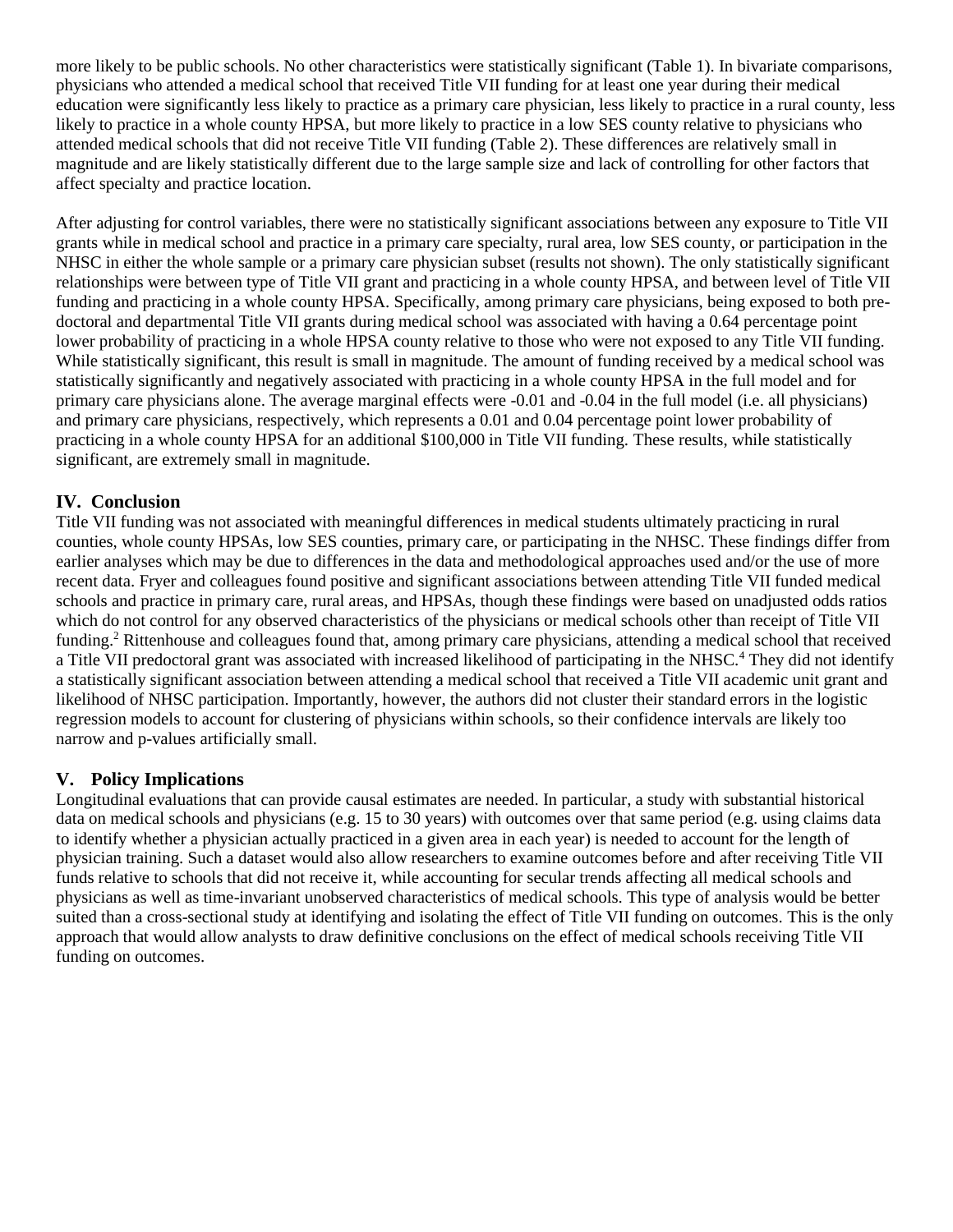# **Table 1. Descriptive statistics for medical schools, 2004-2010**

| Characteristic                                                                                          | Did not receive Title<br>VII funding<br>$(n = 27)$ | Received Title VII<br>funding<br>$(n = 120)$       | P-value           |
|---------------------------------------------------------------------------------------------------------|----------------------------------------------------|----------------------------------------------------|-------------------|
|                                                                                                         |                                                    |                                                    |                   |
| Total number of physicians graduated, mean (SD)                                                         | 556.15 (360.68)                                    | 793.68 (293.75)                                    | $< 0.001^a$       |
| Not in top 30 USNRW rankings, n (%)                                                                     | 23 (85.2%)                                         | 93 (77.5%)                                         | $0.45^{\rm b}$    |
| In top 30 USNRW rankings, n (%)                                                                         | $4(14.8\%)$                                        | 27 (22.5%)                                         |                   |
| Private, $n$ $(\%)$                                                                                     | 18 (66.7%)                                         | 48 (40.0%)                                         | $0.018^{b}$       |
| Public, $n$ $(\%)$                                                                                      | $9(33.3\%)$                                        | 72 (60.0%)                                         |                   |
| <i><b>Outcome measures</b></i>                                                                          |                                                    |                                                    |                   |
| % of physicians with primary care specialty (2016),<br>mean(SD)                                         | 28.6% (11.4%)                                      | 27.1% (6.7%)                                       | $0.39^{a}$        |
| % practicing rural county (2016), median (IQR)                                                          | $4.4\%$ (2% - 10%)                                 | $4.6\%$ $(2.7\% - 7.6\%)$                          | 0.88c             |
| % practicing in whole county HPSA (2016), median<br>(IQR)                                               | $0.83\%$ $(0.28\% - 1.5\%)$                        | $0.55\%$ $(0.30\% - 1.21\%)$                       | 0.28 <sup>c</sup> |
| % participated in NHSC LRP, mean (SD)                                                                   | $1.5\%$ $(1.0\%)$                                  | $1.4\%$ $(0.88\%)$                                 | $0.49^{\rm a}$    |
| % practicing in low SES county (2016), mean (SD)<br>Total funding amount received, in \$100,00s, median | 31.3% (11.7%)                                      | 29.9% (13.1%)                                      | 0.60 <sup>a</sup> |
| (IQR)                                                                                                   |                                                    | $$24.06 ($12.04 - $44.83)$<br>\$413.79 (\$265.23 - |                   |
| Funding per student per year, median (IQR)                                                              |                                                    | \$616.41)                                          |                   |

<sup>a</sup>T-test, <sup>b</sup>Fisher's exact test, <sup>c</sup>Wilcoxon rank-sum test